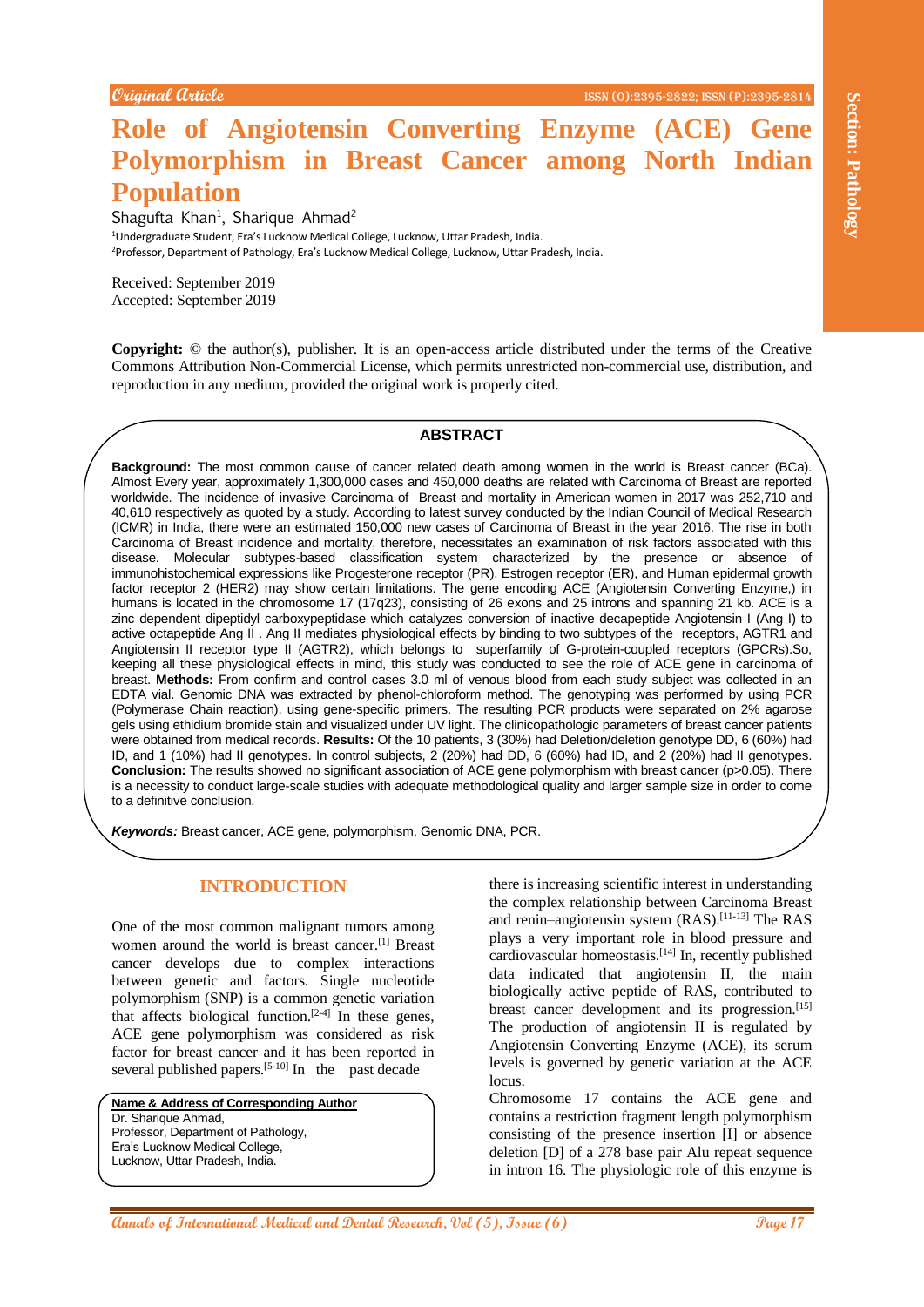to convert angiotensin I (Ang I) to angiotensin II (Ang II) and to inactivate bradykinin. It has been recently shown that Ang II has promitotic proliferative, and angiogenic effects and therefore has a role in the proliferation and growth of the tumor cells via the Ang II type 1 receptor. $[16,17]$  It has been suggested that long-term use of ACE inhibitors may protect against the risk of cancer,<sup>[18]</sup> and in experimental studies, inhibitors of ACE, such as captopril and perindopril, have been shown to inhibit the proliferation of cells and to reduce growth owing to the antiangiogenic effect, including human breast cancer.[19]

Homozygotes for the deletion (DD) can exhibit about a two-fold higher plasma and tissue ACE level than homozygotes for the insertion (II), whereas ID heterozygotes can exhibit an intermediate level.

Breast cancer is a cancer that develops from breast tissue and is the leading cause of cancer related death among women worldwide.[20] Several risk factors are considered for the development of breast cancer which includes being female, obesity, lack of physical exercise, drinking alcohol, hormone replacement therapy during menopause, ionizing radiation, early age at first menstruation, having children late or not at all, older age, prior history of breast cancer and family history.<sup>[21]</sup> [Figure 1] About 5–10% of cases are due to genes inherited from a person's parents, including BRCA1 and BRCA2 among others. [21] Most commonly, breast cancer develops in cells from the lining of milk ducts and the lobules that supply the ducts with milk.[21]



#### **Incidence:**

The incidence of breast cancer varies large around the world: it is lowest in less-developed countries and greatest in the more-developed countries. In the twelve world regions, The annual age-standardized incidence rates per 100,000, women, in the 12 regions of the world are as follows: in Eastern Asia, 18; South Central Asia, 22; sub-Saharan Africa, 22; South-Eastern Asia, 26; North Africa and Western

Asia, 28; South and Central America, 42; Eastern Europe, 49; Southern Europe, 56; Northern Europe, 73; Oceania, 74; Western Europe, 78; and in North America, 90.[22]

Every year, More than 1,300,000 cases and 450,000 deaths related to breast cancer are reported worldwide.<sup>[23]</sup> In 2017, the incidence of invasive breast cancer and mortality in American women was projected to be  $252,710$  and  $40,610$  respectively.<sup>[24]</sup> A latest survey conducted by Indian Council of Medical Research (ICMR) of India stated that 150,000 new cases of breast cancer were estimated in the year  $2016$  from India.<sup>[25]</sup> Therefore, there is rise in both breast cancer incidence and mortality triggers urgent need to examine risk factors associated with this disease.

### **Breast Cancer Classification:**

Breast cancers are classified by different grading systems which influence the prognosis and can affect treatment response. Description of a breast cancer optimally includes all of these factors.

**Histopathology:** Histological appearance is usually used to classify breast cancer. Most breast cancers are derived from the lobules or epithelium lining the ducts and these cancers are

Classified as ductal or lobular carcinoma. Carcinoma in situ is growth of low-grade cancerous or

precancerous cells within a particular tissue compartment such as the mammary duct without invasion of the surrounding tissue. In contrast, invasive carcinoma does not confine itself to the initial tissue compartment.[26]

- **Grade:** Grading compares the appearance of the breast cancer cells to the appearance of normal breast tissue. The normal cells in an organ like the breast become differentiated, meaning that they take on specific shapes and forms that reflect their function as part of that organ. Cancerous cells lose that differentiation. The cells that would normally line up in an orderly way to make up the milk ducts become disorganized in the case of cancer and the cell division becomes uncontrolled. Cell nuclei become less uniform. Cells are described as well differentiated (low grade), moderately differentiated (intermediate grade), and poorly differentiated (high grade) as the cells progressively lose the features seen in normal breast cells. Poorly differentiated cancers (the ones whose tissue is least like normal breast tissue) have a worse prognosis.
- **Stage:** Breast cancer staging using the TNM system is based on the tumor size (T), whether or not the tumor has spread to the lymph nodes (N) in the armpits, and whether the tumor has metastasized (M) (i.e. spread to a more distant part of the body). Larger size, nodal spread, and metastasis have a larger stage number and a worse prognosis.

#### **The main stages are [Figure 2]:**

o Stage 0 is a pre-cancerous or marker condition, either ductal carcinoma in situ (DCIS) or lobular carcinoma in situ (LCIS).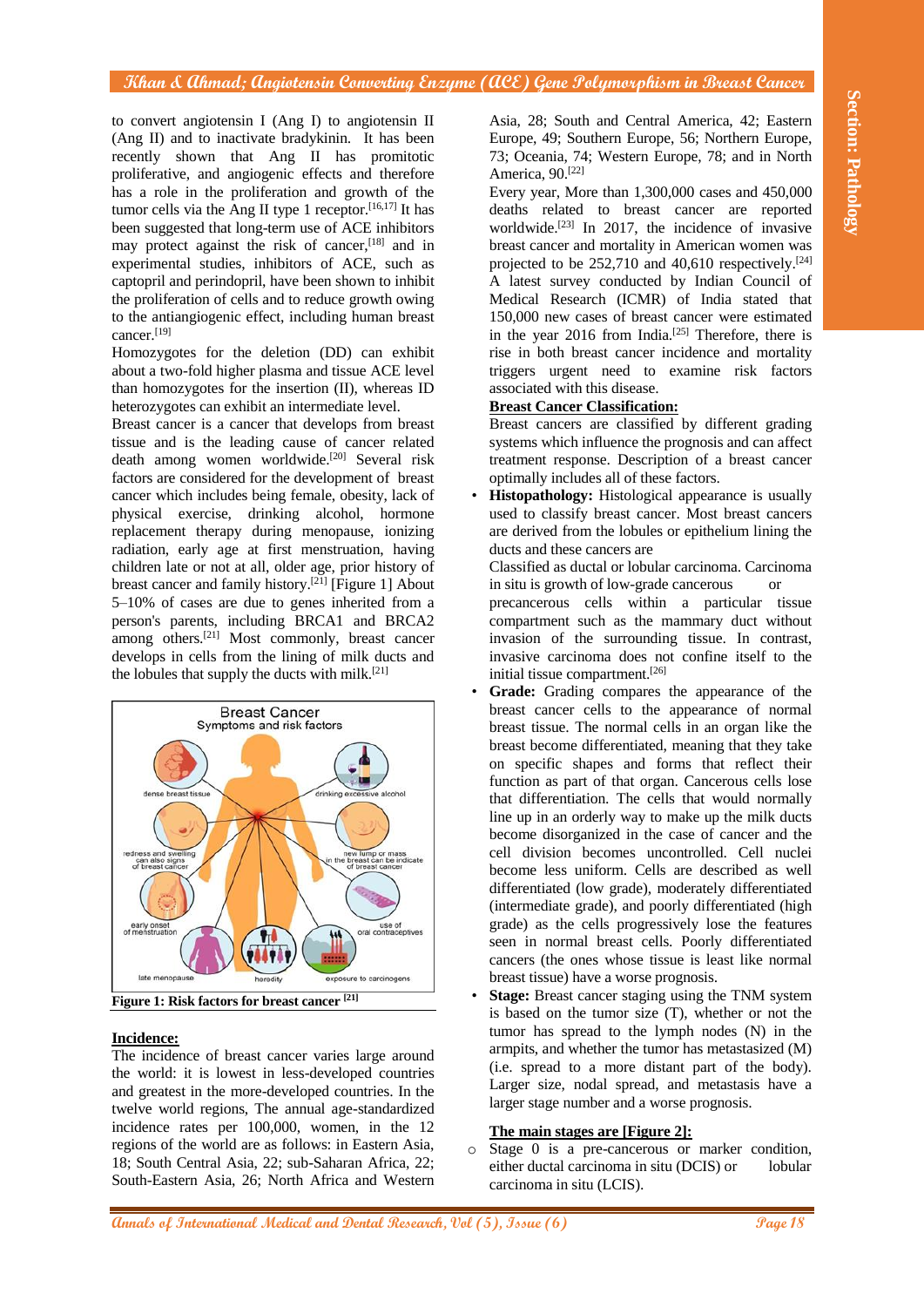- o Stages 1–3 are within the breast or regional lymph nodes.
- o Stage 4 is 'metastatic' cancer that has a less favorable prognosis since it has spread beyond the breast and regional lymph nodes.



#### **TNM staging scheme for breast carcinoma Pathologic**

#### **Tumor (pT)**

p:- Primary tumor cannot be assessed

pT0:- No evidence of primary tumor

 $pT1$ :- Tumor  $\leq$  20 mm in greatest dimension

T2:- Tumor > 20 mm but  $\leq 50$  mm in greatest dimension

T3:- Tumor > 50 mm in greatest dimension

T4:- Tumor of any size with direct extension to the chest wall and/or to the skin (ulceration or skin nodules

#### **Pathologic (pN)\***

#### **pNX**

Regional lymph nodes cannot be assessed (for example, previously removed, or not removed for pathologic study)

#### **pN0**

Histologically, no regional lymph node metastasis is identified. Note: Isolated tumor cell clusters (ITCs) are defined as small clusters of cells  $\leq 0.2$  mm, or single tumor cells, or a cluster of  $< 200$  cells in a single histologic cross-section; ITCs may be detected by routine histology or by immunohistochemical (IHC) methods; nodes containing only ITCs are excluded from the total positive node count for purposes of N classification

but should be included in the total number of nodes evaluated

# **pN1**

Micrometastases; or metastases in 1-3 axillary lymph nodes and/or in internal mammary nodes, with metastases detected by sentinel lymph node biopsy but not clinically detected\*

# **pN2**

Metastases in 4-9 axillary lymph nodes or in clinically detected\* internal mammary lymph nodes in the absence of axillary lymph node metastases

# **Metastasis**

M0: - No clinical or radiographic evidence of distant metastasis

M1: - Distant detectable metastases as determined by classic clinical and radiographic means and/or histologically proven > .02 mm

#### **AJCC staging groupings: (7th Edition)**

| Stage 0    | Tis            | N <sub>0</sub> | M <sub>0</sub> |
|------------|----------------|----------------|----------------|
| Stage IA   | T1             | N <sub>0</sub> | M <sub>0</sub> |
| Stage IB   | T0             | N1 mi          | M <sub>0</sub> |
|            | T1             | N1 mi          | M <sub>0</sub> |
| Stage IIA  | T <sub>0</sub> | N1             | M <sub>0</sub> |
|            | T1             | N1             | M <sub>0</sub> |
|            | T2             | N <sub>0</sub> | M <sub>0</sub> |
| Stage IIB  | T2             | N1             | M <sub>0</sub> |
|            | T3             | N <sub>0</sub> | M <sub>0</sub> |
| Stage IIIA | T0             | N <sub>2</sub> | M <sub>0</sub> |
|            | T1             | N <sub>2</sub> | M <sub>0</sub> |
|            | T <sub>2</sub> | N <sub>2</sub> | M <sub>0</sub> |
|            | T3             | N2             | M <sub>0</sub> |
|            | T <sub>3</sub> | N <sub>2</sub> | M <sub>0</sub> |
| Stage IIIB | T4             | N <sub>0</sub> | M <sub>0</sub> |
|            | T4             | N1             | M <sub>0</sub> |
|            | T4             | N1             | M <sub>0</sub> |
| Stage IIIC | Any T          | N <sub>3</sub> | M <sub>0</sub> |
| Stage IV   | Any T          | Any N          | M1             |

# **Genetics of breast cancer:**

A minor role may be played by some genetic susceptibility in most breast cancer cases.<sup>[27]</sup> Genetics, however, is believed to be the primary cause of  $5-10\%$  of all cases.<sup>[28]</sup> Women whose mother was diagnosed before 50 have an increased risk of 1.7 and those whose mother was diagnosed at age 50 or after has an increased risk of 1.4.[29] in Those with zero, one or two affected relatives, the risk probability before the age of 80 is 7.8%, 13.3%, and 21.1% with a subsequent mortality from the disease of 2.3%, 4.2%, and 7.6% respectively.<sup>[30]</sup> The risk of breast cancer in those with a first degree relative with the disease between the age of 40 and 50 is double that of the general population.[31]

Genetics plays a more significant role in less than 5% of cases by causing a hereditary breast–ovarian cancer syndrome.<sup>[27]</sup> This includes those who carry the BRCA1 and BRCA2 gene mutation.<sup>[27]</sup> These mutations account for up to 90% of the total genetic influence with a risk of breast cancer of 60–80% in those affected.[28] p53 (Li–Fraumeni syndrome), PTEN (Cowden syndrome), and STK11 (Peutz– Jeghers syndrome), CHEK2, ATM, BRIP1, and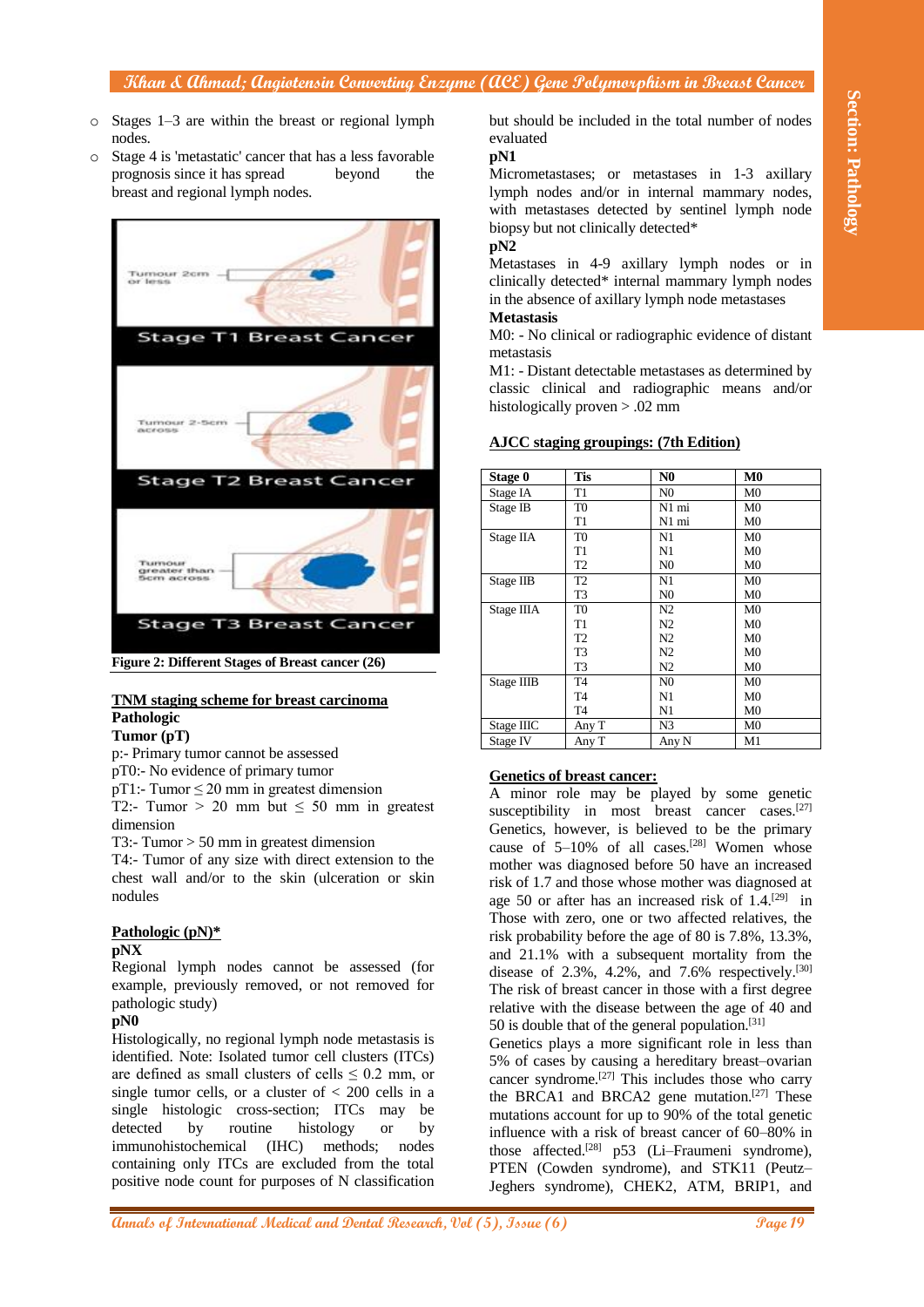PALB2 are the other significant mutations.[28] ACE is another gene that plays a major role and genetic polymorphism leads to causation of breast cancers.

#### **Genetics of ACE gene in Breast Cancer:**

**PATH:** are the distribution remained  $X_t$ . These are vertex units on defined and paper particular the distribution of the section of the section of the section of the section of the section of the section of the section Renin–angiotensin system (RAS) is mainly involved with systemic regulation of cardiovascular system and homeostasis and is also known to be expressed in multiple cancer types including Carcinoma Breast. [32,33] Overexpression of AGTR1 and ACE gene often reported in most of the neoplastic stages.<sup>[34]</sup> In humans, the gene encoding  $\widehat{ACE}$  is located on chromosome 17 (17q23), spanning 21 kb and comprising of 26 exons and  $25$  introns.<sup>[32]</sup> ACE is a zinc dependent dipeptidyl carboxypeptidase that catalyzes conversion of inactive decapeptide Angiotensin I (Ang I) to active octapeptide Ang  $II^{[32]}$  Ang II mediates its physiological effects by binding to two subtypes of receptors, AGTR1 and Angiotensin II receptor type II (AGTR2), which belong to a superfamily of G-protein-coupled receptors (GPCRs). Both receptors have approximately 32% structural homology, different tissue distribution and distinct intracellular signaling pathways.[35] Notably, the variable expression of ACE is associated with the polymorphisms in ACE gene, in which most studied is ACE (I/D) polymorphism (NCBI reference ID: rs 1,799,752). The presence of a 287 bp Alu sequence of DNA in the intron 16 of ACE gene is represented as "Insertion"or "I", and absence of the same denotes "Deletion" or "D". Enzymatic activity of ACE was found to be almost twice in the DD carriers as compared to II carriers and intermediate in ID carriers, indicating codominance among these alleles.[36-38] It has been proposed that ACE (I/D) polymorphism might play a role in altered transcriptional regulation and/or in the splicing of ACE pre-mRNA.[36,38] However, the mechanism on how this polymorphism affects ACE activity levels is still debated and under research.



There are several studies on different population showing protective and susceptible effect of ACE gene polymorphism. A study on Chinese women of ACE gene in Singapore demonstrated that individuals carrying AA (A240T) and II (ACE I/D) genotypes predispose these individual to lower plasma concentrations of ACE.

#### **Aims and Objectives:**

To investigate the distribution of the insertion/deletion (I/D) polymorphism of the Angiotensin-Converting Enzyme (ACE) gene in North Indian Breast Cancer patients.

# **MATERIALS AND METHODS**

#### **Subjects**

A total of 10 breast cancer patients were included in the present study from the Department of Pathology, a super specialty center in Era's Lucknow Medical College & Hospital, Lucknow, UP, India. All the cases in the study population had histologically confirmed invasive ductal carcinoma, and the prognostic factors, including Lymph Node involvement, Tumor size and Staging, Histologic grade, Hormone receptors, c erb B2 status, and Type of treatment, such as Surgery, Chemotherapy, or Radiotherapy, were obtained from the department of medical records.

A control group consisted of 10 healthy age-matched women without a history of neoplasia at any site, including a benign breast lesion, a history of cardiovascular disease, and use of any drug affecting the ACE system. Patients who were using ACE inhibitors or any other drug affecting the ACE enzyme system were excluded from the study.

The ethical guidelines of the Declaration of Helsinki have been conformed to in the study protocol as reflected in a prior approval by the institution's human research committee. The study got approved by the Ethics Committee of Era's Lucknow Medical College & Hospital, Lucknow, Era University and written informed consent were obtained from each of the participant.

#### **Blood collection and genotyping**

To analyse the I/D polymorphism in intron 16 of the ACE gene, 3.0 ml of venous blood from each study subject was collected in an EDTA vial. Genomic DNA was extracted by phenol-chloroform method [20]. The genotyping was performed by using PCR, using gene-specific primers. Amplification was carried out in a total volume of 25 μL that contained 15 nM of each primer (F: 5'- CTGGAGACCACTCCCATCCTTTCT-3', R: 5'- GATGTGGCCATCACATTCGTCAGAT-3'), 67 mM Tris-HCl (pH 8.8), 16.6 mM of ammonium sulfate, 6.7 mM MgCl2, 6.7 μM EDTA, 10 mM mercaptoethanol, 170 mg BSA, 1.0 mM of each dNTP and one unit of Taq-polymerase ('Bion',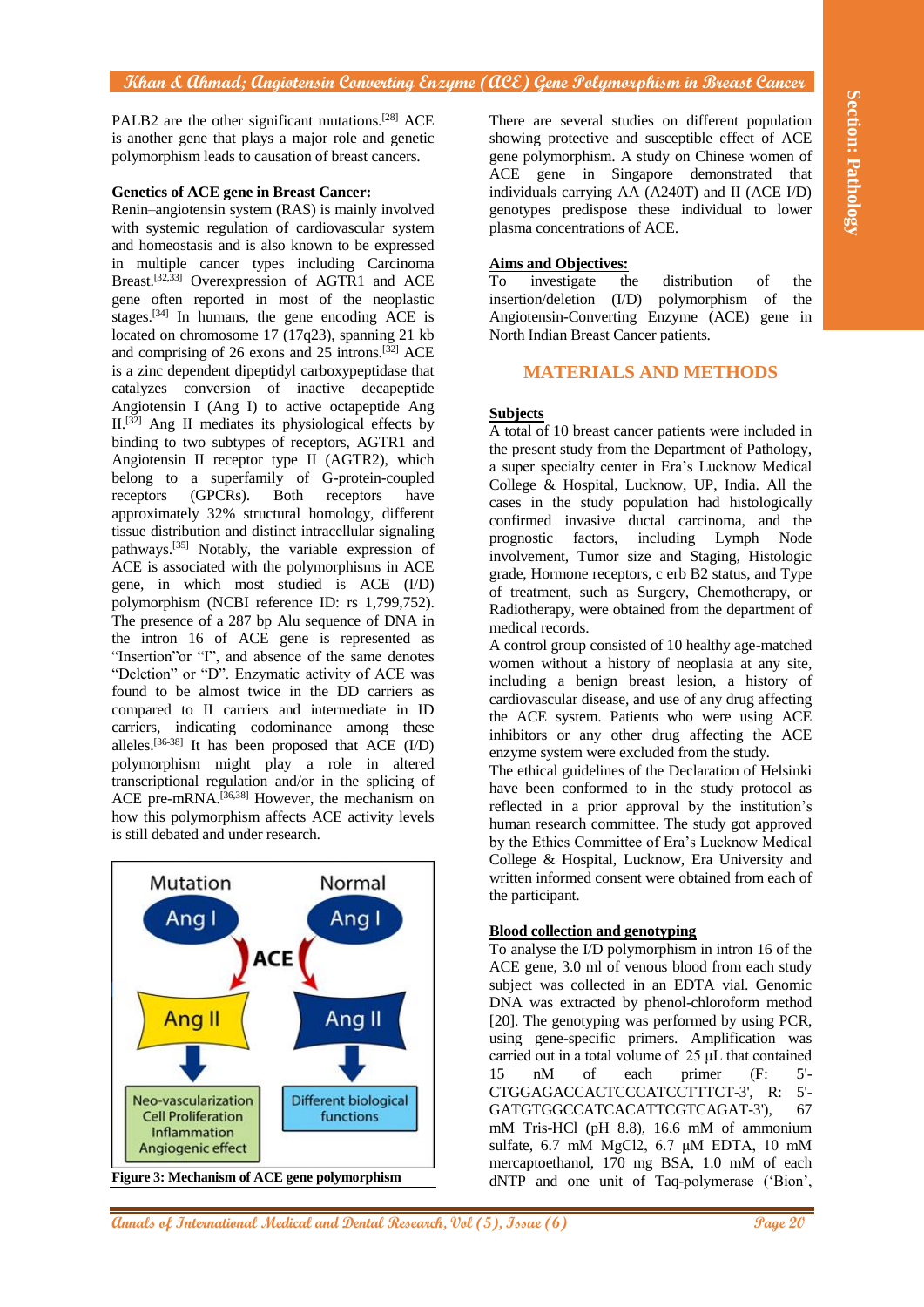Moscow, Russia). The PCR was performed under the following conditions: denaturation at 94°C for 5 min., followed by 34 cycles of amplification at 94°C for 1 min;  $58.5^{\circ}$ C for 1.5 min;  $65^{\circ}$ C for 40 sec; and 72°C for 2 min. The resulting PCR products were separated on 2% agarose gels using ethidium bromide stain and visualized under UV light. The ACE I/D genotype were characterized by the length of the PCR product, 190 bp in the case of homozygous for the deletion (DD) and 490 bp in the presence of the insertion (II). Heterozygotes were reported as ID with both the base pairs 490bp and 190bp.



**Figure 4: Agarose gel Picture showing PCR products for ACE gene polymorphism. Lane 6 shows DD genotype, lane 1, 2 & 5 shows II genotype lane 3 show 100 bp ladder, lane 7 is blank**

#### **Statistical analysis**

All analyses was performed with SPSS for Windows, version 21 software (SPSS Inc, Chicago, IL). The frequency of ACE genotypes in breast carcinoma patients and control subjects and the detecting of the association between the gene polymorphism and clinicopathologic parameters was assessed using the chi-square test and Fisher's exact test. The odds ratios (ORs) for ACE genotypes or alleles were calculated by using the chi-square test, the corresponding 95% confidence interval (CI). All p-values are two tailed and p-values <0.05 were considered statistically significant.

# **RESULTS**

Distribution of Angiotensin converting enzyme (ACE) gene among Breast cancer cases and control women

The angiotensin converting enzyme converts angiotensin I to angiotensin II, which has vasoconstrictor properties and consequently participates in vascular tone regulation. ACE influences tumor cell proliferation, tumor cell

migration, angiogenesis, and metastatic behavior. Keeping this background information in mind we carried out the genotype and allelic distribution of ACE in both the groups i;e cases and controls [Table 1].

| Table 1: Distribution of genotype and allele frequency |       |     |
|--------------------------------------------------------|-------|-----|
| of ACE I/D gene in Breast cancer                       | cases | and |
| control                                                |       |     |

| <b>Genotype</b>                            | Control   | <b>Patients</b> | p-     | OR (95 %               |  |  |
|--------------------------------------------|-----------|-----------------|--------|------------------------|--|--|
|                                            | $(N=10)$  | $(N=10)$        | value  | $\mathbf{C}\mathbf{D}$ |  |  |
| Genotype frequency of ACE SNP ID rs1799752 |           |                 |        |                        |  |  |
| Π                                          | 2(20%)    | $1(10\%)$       | 0.5312 | $2.25(0.17 -$          |  |  |
|                                            |           |                 |        | 29.78)                 |  |  |
| ID.                                        | $6(60\%)$ | $6(60\%)$       | 1.0    | $(0.16 -$<br>1.00      |  |  |
|                                            |           |                 |        | 5.98)                  |  |  |
| <b>DD</b>                                  | 2(20%)    | 3(30%)          | 0.6056 | $(0.07 -$<br>0.58      |  |  |
|                                            |           |                 |        | 4.56                   |  |  |
| <b>Allele Frequency</b>                    |           |                 |        |                        |  |  |
|                                            | 10 (50%)  | 8 (40%)         | 0.7506 | 1.50<br>$(0.42 -$      |  |  |
|                                            |           |                 |        | 5.25)                  |  |  |
| D                                          | 10 (50%)  | 12 (60%)        | 0.7506 | $0.66(0.19 -$          |  |  |
|                                            |           |                 |        | 2.33)                  |  |  |

#### **Abbreviations:** CI, confidence interval; OR, odds ratio.

For ACE I/D polymorphism, 10% of Breast cancer patients showed II, 60 % had ID and 30% harbor DD genotype (Figure 5). While the genotype frequencies of II, ID, DD among healthy women were 20%, 60%, and 20% respectively. Both groups were in Hardy-Weinberg equilibrium. No significant association was observed in genotype frequencies of ID, DD and II genotypes. When we looked at the allele frequency distribution we did not observed any significant differences at the allelic level (OR=0.66; 95 % CI=0.19–2.33 p=0.7506).



**polymorphism among patients and control**

#### **DISCUSSION**

In present study, we studied the frequency of the ACE genotypes and alleles and the association between these ACE genotypes or alleles in breast cancer patients. However, we did not find any significant association between the distribution of the ACE genotypes and alleles in Carcinoma Breast patients and even in healthy controls.

The association of ACE (I/D) polyorphism with breast cancer in various cohorts was explored in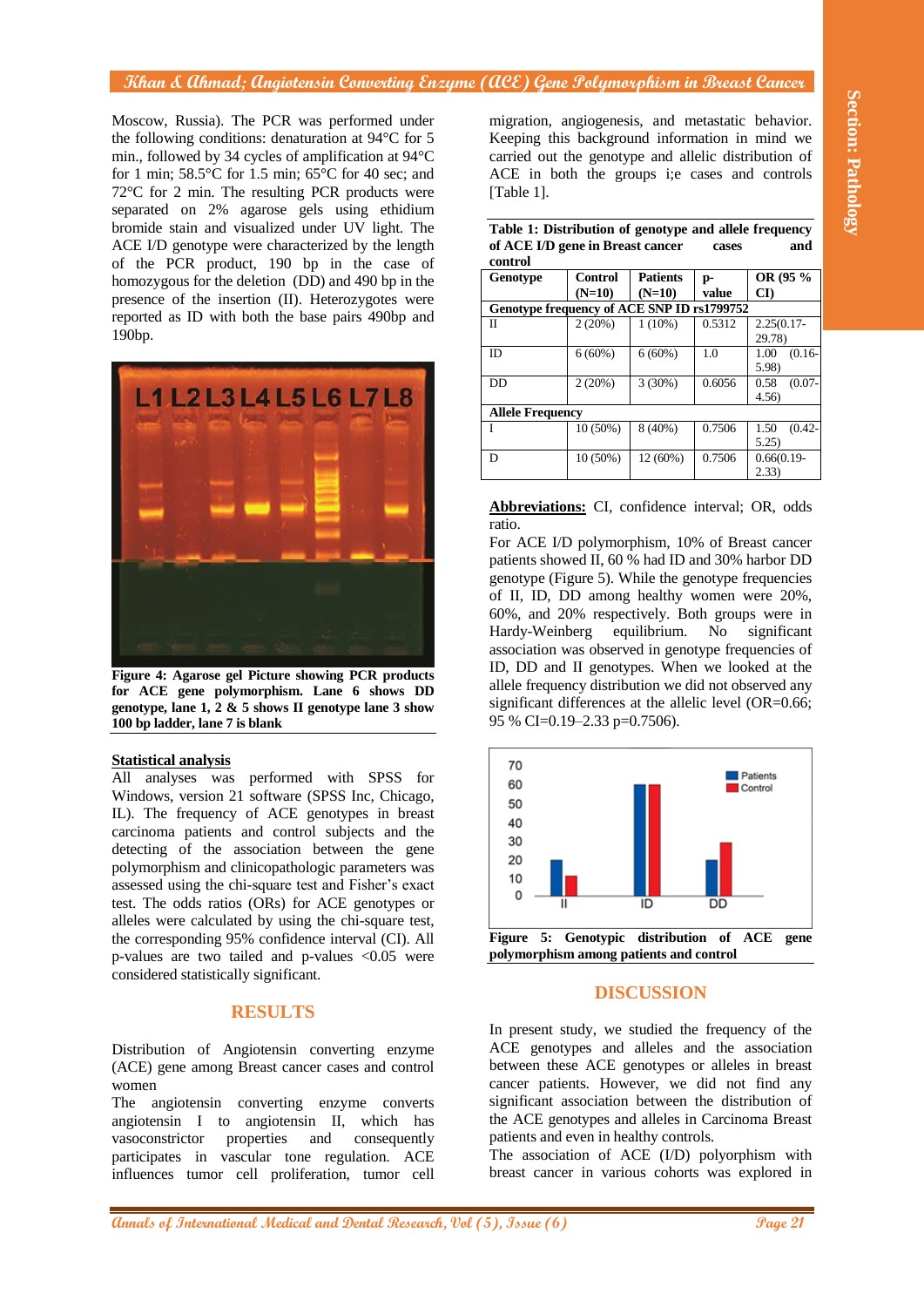**Annals of International Medical Annals of International Medical and Theoretical and the Company of International Medical Annals of International Medical and The Company of International Medical and Dental Annals of Inter** several studies; however, the risk lines up with different alleles. No association between ACE (I/D) polymorphism and Carcinoma of Breast risk was observed in the present study. In another study the association of D allele with breast cancer risk in Mexican and Ukranian women (age 34–45 years) was observed. [38,39] Also, in a multi-ethnic cohort study a marginal increase in breast cancer risk for women with II genotype was observed and noted.<sup>[40]</sup> On the other hand, a study on Kashmiri women reported II genotype to be significantly associated with breast cancer and showed protective role of ID genotype against breast cancer.<sup>[41]</sup> Another study conducted in North India showed significant association of DD genotype of ACE gene polymorphism with risk of developing breast cancer.[42]

A study show no association of the polymorphism with breast cancer was noticed among postmenopausal Egyptian females which was in accordance to our results.<sup>[32]</sup> Furthermore, a meta analysis conducted by pie et al also showed lack of association of ACE gene polymorphism with breast cancer.[43]

It has been reported in several other cancers types that ACE gene polymorphism was associated with some prognostic parameters. In gastric carcinoma patients, the number of the lymph node metastases correlated with DD genotype but there were no correlation between tumor type, tumor location, local tumor growth, distant metastasis and even I/D gene polymorphism. [44] The patients with prostate cancer who had DD genotype had increasingly presented with advanced disease.[45]

In our study, there was no significant association between the ACE gene polymorphism in Breast Cancer and has got poor prognostic value. The role of ACE in the development of breast cancer may be a possible explanation for the findings, because this gene is associated with other important genes involved in the process of oncogenesis.

In epidemiological studies, ACE gene polymorphisms, including I/D polymorphism were found to be associated with increased Carcinoma Breast risk except the Multiethnic Cohort Study.[9,33,35] The Multiethnic Cohort Study showed that in contrary to the expectations, women with II genotype had increased risk of Carcinoma Breast.[9] Taken together, genetic polymorphisms may affect the development of breast cancer and may be helpful for a better understanding the molecular epidemiology of Carcinoma Breast.

The study's main limitation was that it was retrospective which limited access to patient data and sample size. As there is high genetic heterogeneity in the Indian population, we restricted our study to Northern India; however, a multicentric association study of polymorphism across India is highly recommended.

# **CONCLUSION**

In conclusion, our study shows no association between ACE I/D polymorphism and breast cancer risk. As few studies are available in this field and current evidence remains limited, it should be emphasized that.

#### *Acknowledgement*

Indian Council for Medical Research (ICMR) for granting and funding this STS Project.

#### **REFERENCES**

- 1. Mituś JW, Blecharz P, Reinfuss M, et al. Changes in the clinical characteristics, treatment options, and therapy outcomes in patients with phyllodes tumor of the breast during 55 years of experience. Med Sci Monit 2013; 19: 1183–1187.
- 2. Tang W, Qiu H, Ding H, et al. Association between the STK15 F31I polymorphism and cancer susceptibility: A metaanalysis involving 43,626 subjects. PLoS One 2013; 8: e82790.
- 3. Jahan P, Ramachander VR, Maruthi G, et al. Foxp3 promoter polymorphism (rs3761548) in breast cancer progression: A study from India. Tumour Biol. Epub ahead of print 2013 Dec; 35(4): 3785-3791.
- 4. Merriman JD, Aouizerat BE, Cataldo JK, et al. Association between an interleukin 1 receptor, type I promoter polymorphism and self-reported attentional function in women with breast cancer. Cytokine 2013: 65:192–201.
- 5. Alves Corrêa SA, Ribeiro de Noronha SM, Nogueira-de-Souza NC, et al. Association between the angiotensinconverting enzyme (insertion/deletion) and angiotensin II type 1 receptor (A1166C) polymorphisms and breast cancer among Brazilian women. J Renin Angiotensin Aldosterone Syst 2009; 10: 51–58.
- 6. Van der Knaap R, Siemes C, Coebergh JW, et al. Reninangiotensin system inhibitors, angiotensin I-converting enzyme gene insertion/deletion polymorphism, and cancer: The Rotterdam Study. Cancer 2008; 112: 748–757.
- 7. Yaren A, Turgut S, Kursunluoglu R, et al. Insertion/deletion polymorphism of the angiotensin I-converting enzyme gene in patients with breast cancer and effects on prognostic factors. J Investig Med 2007; 55: 255–261.
- 8. González-Zuloeta Ladd AM, Arias Vásquez A, Sayed-Tabatabaei FA, et al. Angiotensin-converting enzyme gene insertion/deletion polymorphism and breast cancer risk. Cancer Epidemiol Biomarkers Prev 2005; 14: 2143–2146.
- 9. Haiman CA, Henderson SO, Bretsky P, et al. Genetic variation in angiotensin I converting enzyme (ACE) and breast cancer risk: The multiethnic cohort. Cancer Res 2003; 63: 6984–6987.
- 10. Koh WP, Yuan JM, Sun CL, et al. Angiotensin I-converting enzyme (ACE) gene polymorphism and breast cancer risk among Chinese women in Singapore. Cancer Res. 2003; 63: 573–578.
- 11. Salata C, Ferreira-Machado SC, Mencalha AL, et al. Chemotherapy and radiation regimens to breast cancer treatment induce changes in mRNA levels of reninangiotensin system related genes in cardiac tissue.J Renin Angiotensin Aldosterone Syst. 2013; 14: 330–336.
- 12. Du N, Feng J, Hu LJ, et al. Angiotensin II receptor type 1 blockers suppress the cell proliferation effects of angiotensin II in breast cancer cells by inhibiting AT1R signaling. Oncol Rep. 2012; 27: 1893–1903.
- 13. Ramírez-Expósito MJ, Carrera-González Mdel P, Mayas MD, et al. Neoadjuvant chemotherapy modifies serum